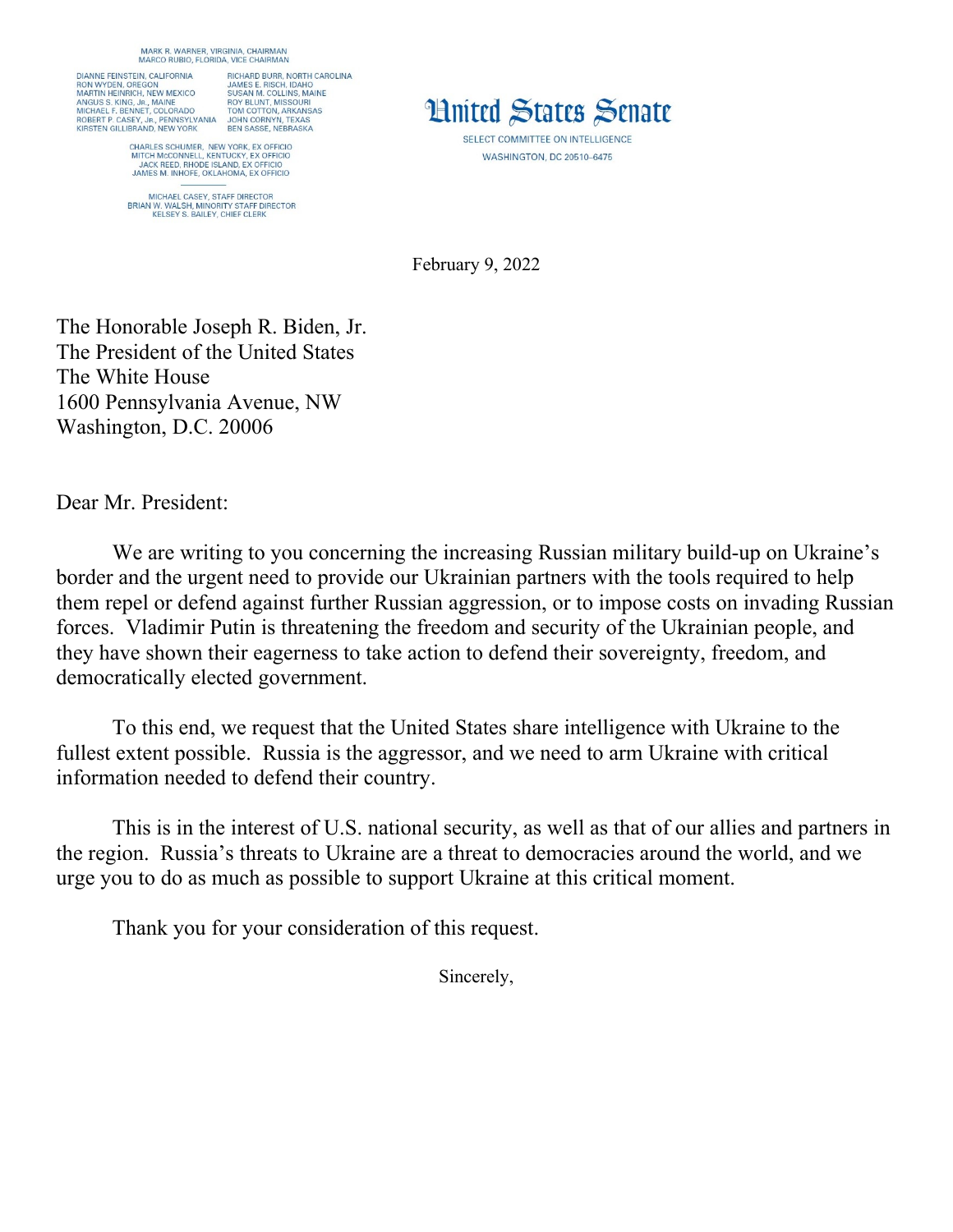R Numer Mark R. Warner

Chairman

Dianne Feinstein United States Senator

Ron Wyden

United States Senator

Martin Heinrich United States Senator

Angus S. King, Jr.

United States Senator

Marco Rubio Vice Chairman

Richard Burr United States Senator

James E. Risch

United States Senator

<u>Lusan M Collins</u>

United States Senator

Roy Blunt United States Senator